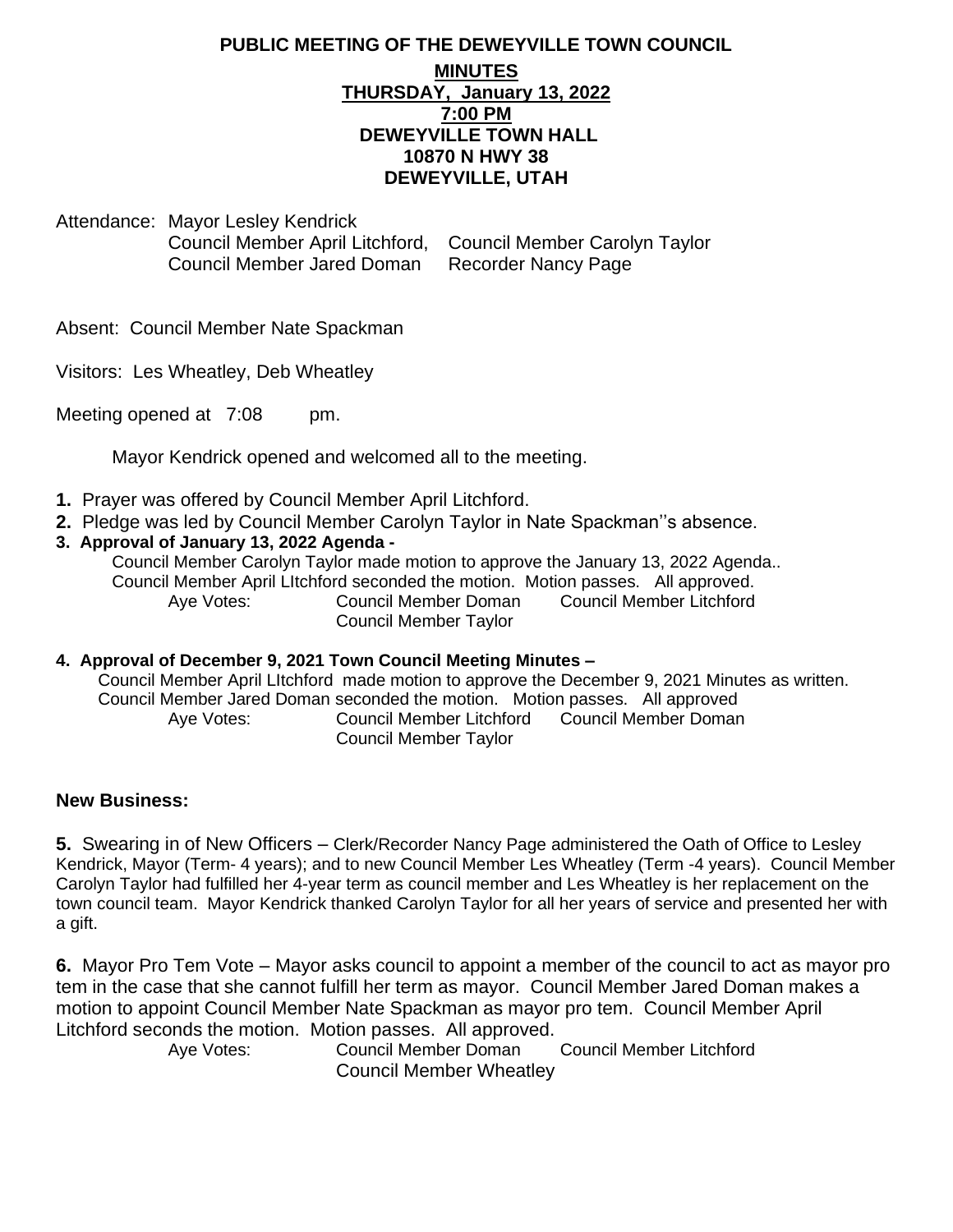**7. Proposed approval of Monthly Bills –** Council Member Doman raised a question about the BRAG Membership dues for clerks. Council Member Litchford raised a question about the snow removal billing and how many times plowed. Council Member Wheatley asks about the RSV billing and the paving of 10200 N. Questions answered and all looked to be in order.

Council Member April Litchford made a motion to approve the monthly bills.

Council Member Les Wheatley seconded the motion. Motion passes. All approved. Aye Votes: Council Member Doman Council Member Litchford

Council Member Wheatley

## **8a. Open Public Hearing:**

Council Member Jared Doman makes a motion to open a public hearing to discuss the Time and Place Ordinance. Council Member April LItchford seconds the motion. Public Hearing is now open.

Mayor Kendrick reads aloud Ordinance #2022-01: AN ORDINANCE TO PRESCRIBE TIME AND PLACE OF REGULAR PUBLIC MEETINGS OF DEWEYVILLE TOWN. Mayor Kendrick asks if there are any comments or concerns before adopting said ordinance. Council has no comments or questions.

# **Close Public Hearing:**

Council Member Jared Doman makes a motion to close the public hearing portion of the meeting. Council Member Les Wheatley seconds the motion. Motion passes. All approved. Aye Votes: Council Member Doman Council Member Litchford Council Member Wheatley

**8b.** Ordinance #2022-01 – AN ORDINANCE TO PRESCRIBE TIME AND PLACE OF REGULAR PUBLIC MEETINGS OF DEWEYVILLE TOWN.

Council Member April LItchford made motion to approve and adopt Ordinance 2202-01. Council Member Jared Doman seconded the motion. Motion passes. All approved Aye Votes: Council Member Litchford Council Member Doman Council Member Wheatley

**9.** Resolution 1-22-01 – A Resolution Authorizing Appointed Positions in the Town of Deweyville. Mayor Kendrick goes through the resolution and makes a couple of additions from the copy provided to council:

- P & Z section of the resolution, Hazen Sedgewick needed to be added as a P & Z alternate
- Kristen Grissom needed to be added as Assistant Town Recorder.

Council Member Les Wheatley made motion to approve and adopt Resolution #1-22-01 with additions as read. Council Member April Litchford seconded the motion. Motion passes. All approved

Aye Votes: Council Member Litchford Council Member Doman

Council Member Wheatley

**10.** Deweyville Town Land Management Code Update -changes and updates are close to being completed and submitted to town planner, town attorney and engineer for comment and approval before adoption. When it is in finished copy, the council will receive a copy to read before adoption.

**11.** East Creek & West Creek Mylar – Mayor Kendrick presented the mylars which had already been approved by the Planning & Zoning Commission. Mayor asks if there are any questions concerning these mylars and asks for a vote for officially completion before signing.

Council Member April Litchford makes a motion to approve the East Creek and West Creek mylars as presented and approved by the P & Z Committee. Council Member Jared Doman seconds the motion. Motion passes. All approved.

Aye Votes: Council Member Litchford Council Member Doman Council Member Wheatley